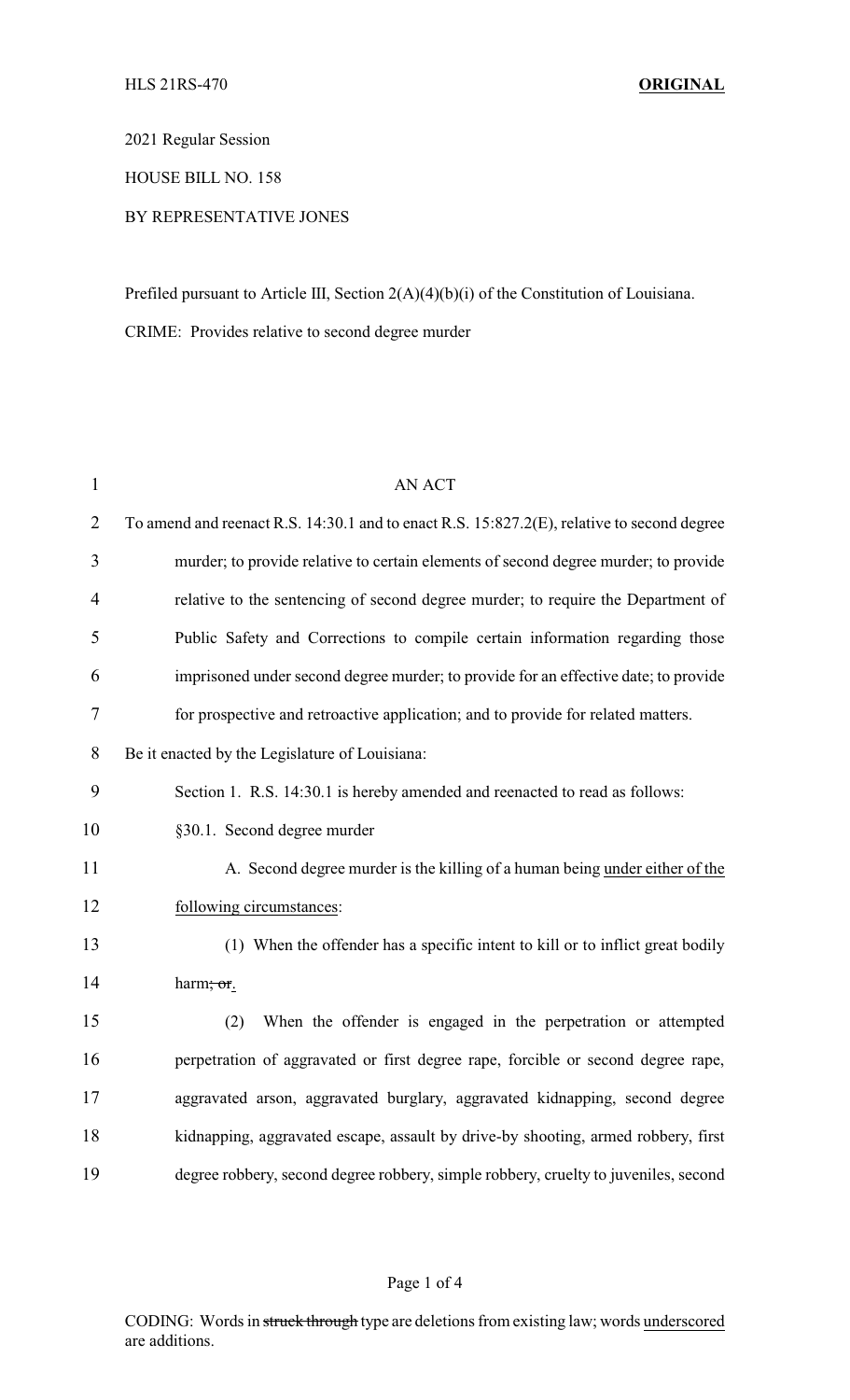| 1  | degree cruelty to juveniles, or terrorism, even though he has no intent to kill or to  |
|----|----------------------------------------------------------------------------------------|
| 2  | inflict great bodily harm.                                                             |
| 3  | (3) When the offender unlawfully distributes or dispenses a controlled                 |
| 4  | dangerous substance listed in Schedules I through V of the Uniform Controlled          |
| 5  | Dangerous Substances Law, or any combination thereof, which is the direct cause        |
| 6  | of the death of the recipient who ingested or consumed the controlled dangerous        |
| 7  | substance.                                                                             |
| 8  | (4) When the offender unlawfully distributes or dispenses a controlled                 |
| 9  | dangerous substance listed in Schedules I through V of the Uniform Controlled          |
| 10 | Dangerous Substances Law, or any combination thereof, to another who                   |
| 11 | subsequently distributes or dispenses such controlled dangerous substance which is     |
| 12 | the direct cause of the death of the person who ingested or consumed the controlled    |
| 13 | dangerous substance.                                                                   |
| 14 | B.(1) Whoever commits the crime of second degree murder as provided in                 |
| 15 | Paragraph $(A)(1)$ shall be punished by the minimum sentence of life imprisonment      |
| 16 | at hard labor with the first twenty-five years without benefit of parole, probation or |
| 17 | suspension of sentence and a maximum sentence of life imprisonment at hard labor       |
| 18 | without benefit of parole, probation, or suspension of sentence.                       |
| 19 | Whoever commits the crime of second degree murder as provided in<br>(2)                |
| 20 | Paragraph $(A)(2)$ shall be punished by a sentence of life imprisonment at hard labor  |
| 21 | with the first twenty-five years without benefit of parole, probation, or suspension   |
| 22 | of sentence.                                                                           |
| 23 | Section 2. R.S. 15:827.2(E) is hereby enacted to read as follows:                      |
| 24 | §827.2. Data collection and reporting requirements                                     |
| 25 | $\ast$<br>*<br>*                                                                       |
| 26 | E. The department shall compile and make publically available a list of all            |
| 27 | people within its custody imprisoned under R.S. 14:30.1 by September 1, 2021. The      |
| 28 | list shall include the date imprisonment began, the Department of Public Safety and    |
| 29 | Corrections identification number, and the parish in which the person was convicted.   |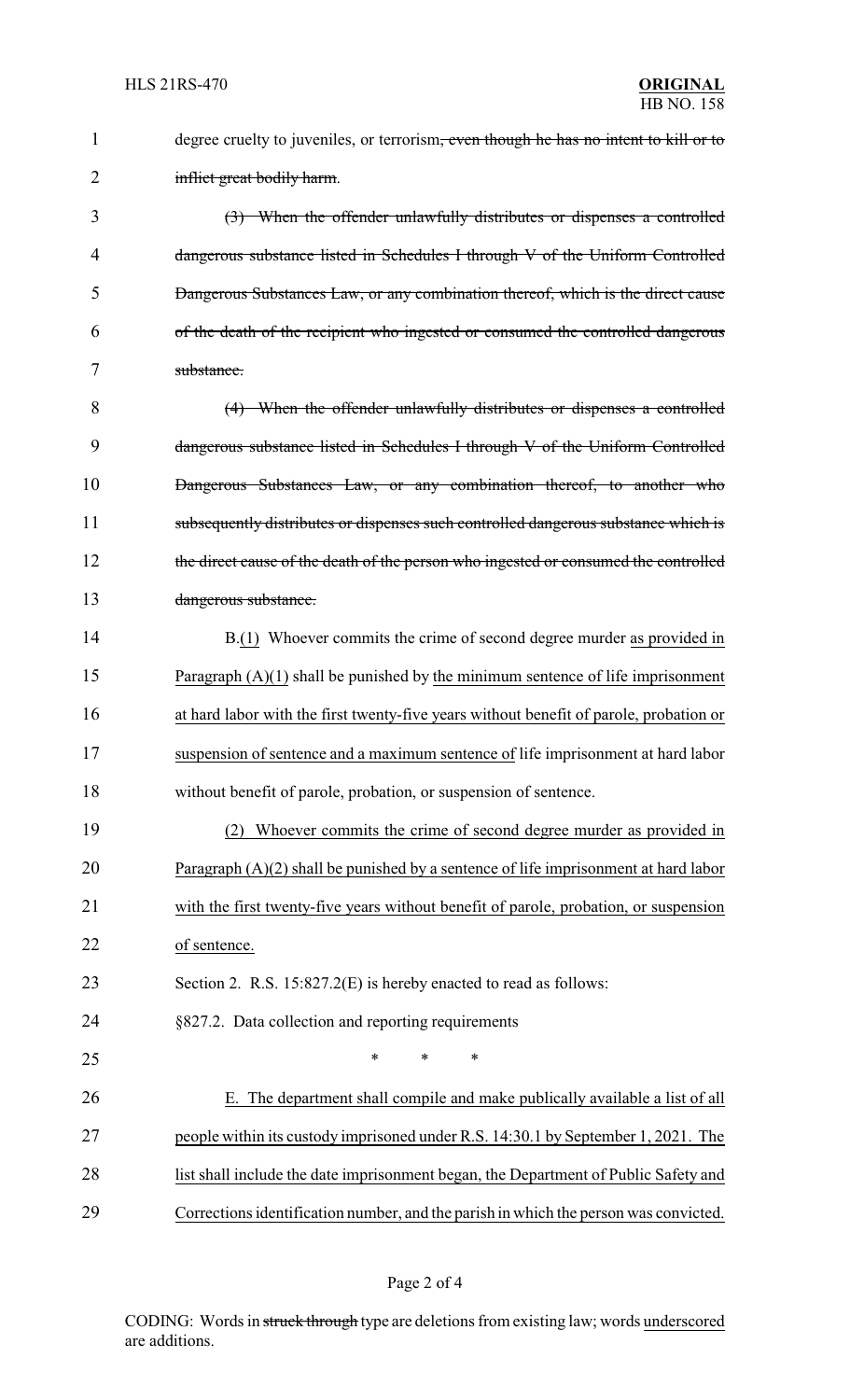- 1 The department shall compile and make available to the public the list quarterly until
- 2 September 1, 2022, and then annually thereafter.
- 3 Section 3. The provisions of this Act shall be given prospective and retroactive
- 4 application.
- 

5 Section 4. This Act shall become effective on September 1, 2021.

## DIGEST

The digest printed below was prepared by House Legislative Services. It constitutes no part of the legislative instrument. The keyword, one-liner, abstract, and digest do not constitute part of the law or proof or indicia of legislative intent. [R.S. 1:13(B) and 24:177(E)]

| HB 158 Original | 2021 Regular Session | Jones |
|-----------------|----------------------|-------|
|                 |                      |       |

**Abstract:** Amends certain elements of second degree murder; provides for a minimum and maximum sentence for those convicted of second degree murder; and requires the Dept. of Public Safety and Corrections to compile a list to be made public of all people in its custody imprisoned under second degree murder by Sept. 1, 2021.

Present law provides that second degree murder is the killing of a human being:

- (1) When the offender has a specific intent to kill or to inflict great bodily harm.
- (2) When the offender is engaged in the perpetration or attempted perpetration of aggravated or first degree rape, forcible or second degree rape, aggravated arson, aggravated burglary, aggravated kidnapping, second degree kidnapping, aggravated escape, assault by drive-by shooting, armed robbery, first degree robbery, second degree robbery, simple robbery, cruelty to juveniles, second degree cruelty to juveniles, or terrorism, even though he has no intent to kill or to inflict great bodily harm.
- (3) When the offender unlawfully distributes or dispenses a controlled dangerous substance listed in Schedules I through V of the Uniform Controlled Dangerous Substances Law, or any combination thereof, which is the direct cause of the death of the recipient who ingested or consumed the controlled dangerous substance.
- (4) When the offender unlawfully distributes or dispenses a controlled dangerous substance listed in Schedules I through V of the Uniform Controlled Dangerous Substances Law, or any combination thereof, to another who subsequently distributes or dispenses such controlled dangerous substance which is the direct cause of the death of the person who ingested or consumed the controlled dangerous substance.

Present law further provides that whoever commits the crime of second degree murder shall be punished by life imprisonment at hard labor without benefit of parole, probation, or suspension of sentence.

Proposed law limits the application of present law to any individual with the specific intent to kill or any individual engaged in the perpetration or attempted perpetration of the listed present law crimes.

Proposed law removes from the elements of second degree murder the unlawful distribution or dispensing of a controlled dangerous substance or any combination thereof which is the